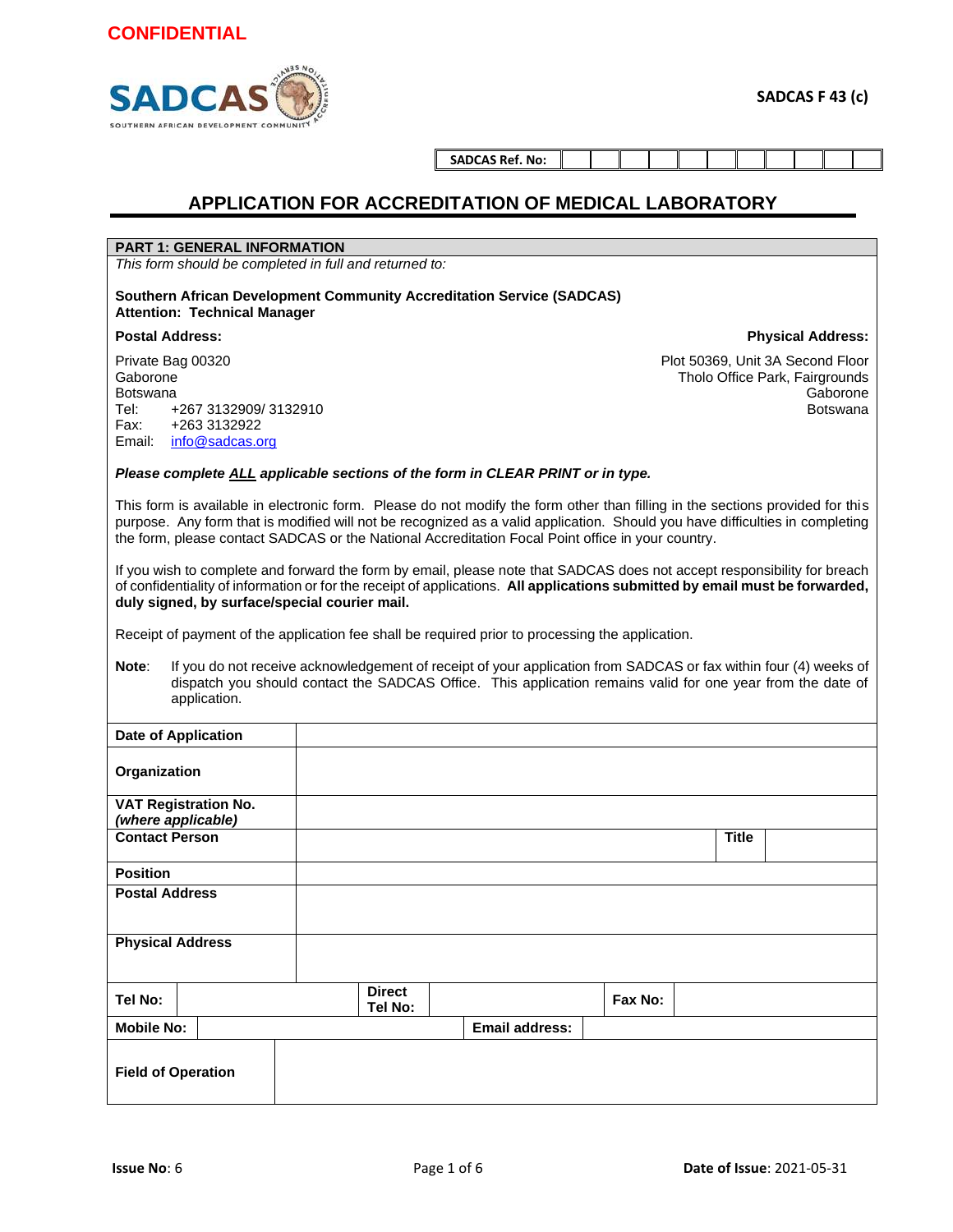

| <b>Application for:</b>                                                                                                                                                                                                   |                                                                           |                          |                                                                                                                       |  |  |  |
|---------------------------------------------------------------------------------------------------------------------------------------------------------------------------------------------------------------------------|---------------------------------------------------------------------------|--------------------------|-----------------------------------------------------------------------------------------------------------------------|--|--|--|
| (Tick as appropriate)<br>Initial Accreditation                                                                                                                                                                            |                                                                           | ٠                        | <b>Extension of Accreditation</b><br>Proceed to complete<br>Part 3 for new staff                                      |  |  |  |
| Proceed to complete Parts 2 - 5                                                                                                                                                                                           |                                                                           | Part 5<br>$\blacksquare$ | Part 4 for new test method                                                                                            |  |  |  |
| Other                                                                                                                                                                                                                     | (Please specify)                                                          |                          |                                                                                                                       |  |  |  |
| Discipline for which Accreditation is sought<br>(Tick as appropriate)                                                                                                                                                     |                                                                           |                          |                                                                                                                       |  |  |  |
| <b>Clinical Pathology</b>                                                                                                                                                                                                 |                                                                           | Hematology               | Serology                                                                                                              |  |  |  |
| <b>Chemical Pathology</b>                                                                                                                                                                                                 |                                                                           | Microbiology             | Histopathology                                                                                                        |  |  |  |
| Immunology                                                                                                                                                                                                                |                                                                           | Virology                 | Cytology                                                                                                              |  |  |  |
| Radiology                                                                                                                                                                                                                 |                                                                           |                          |                                                                                                                       |  |  |  |
| Other (please specify)                                                                                                                                                                                                    |                                                                           |                          |                                                                                                                       |  |  |  |
| ISO standard for which accreditation is sought                                                                                                                                                                            |                                                                           |                          |                                                                                                                       |  |  |  |
| ISO 15189                                                                                                                                                                                                                 |                                                                           |                          | <b>ISO/IEC 17025</b>                                                                                                  |  |  |  |
| For Medical Laboratories whose scope of activity is solely medical, it is recommended that you apply for ISO<br>Note:<br>15189. If in any doubt please contact the SADCAS Technical Manager for clarification and advice. |                                                                           |                          |                                                                                                                       |  |  |  |
|                                                                                                                                                                                                                           | <b>PART 2: INFORMATION REGARDING YOUR ORGANIZATION</b>                    |                          |                                                                                                                       |  |  |  |
| Description of the main activities of the applicant organization (Please underline those activities for which accreditation is<br>sought):                                                                                |                                                                           |                          |                                                                                                                       |  |  |  |
|                                                                                                                                                                                                                           | branches/divisions at other locations, please give the following details: |                          | If the organization seeking accreditation is owned by another organization or is part of a larger organization or has |  |  |  |
|                                                                                                                                                                                                                           | Name, address and contact information (Tel, Fax, Email) of:               |                          |                                                                                                                       |  |  |  |
| <b>Parent Organization</b>                                                                                                                                                                                                |                                                                           |                          |                                                                                                                       |  |  |  |
| <b>Other organizations</b><br>in group/ division                                                                                                                                                                          |                                                                           |                          |                                                                                                                       |  |  |  |
| Locations/sites/virtual<br>sites where key<br>activities are<br>conducted                                                                                                                                                 |                                                                           |                          |                                                                                                                       |  |  |  |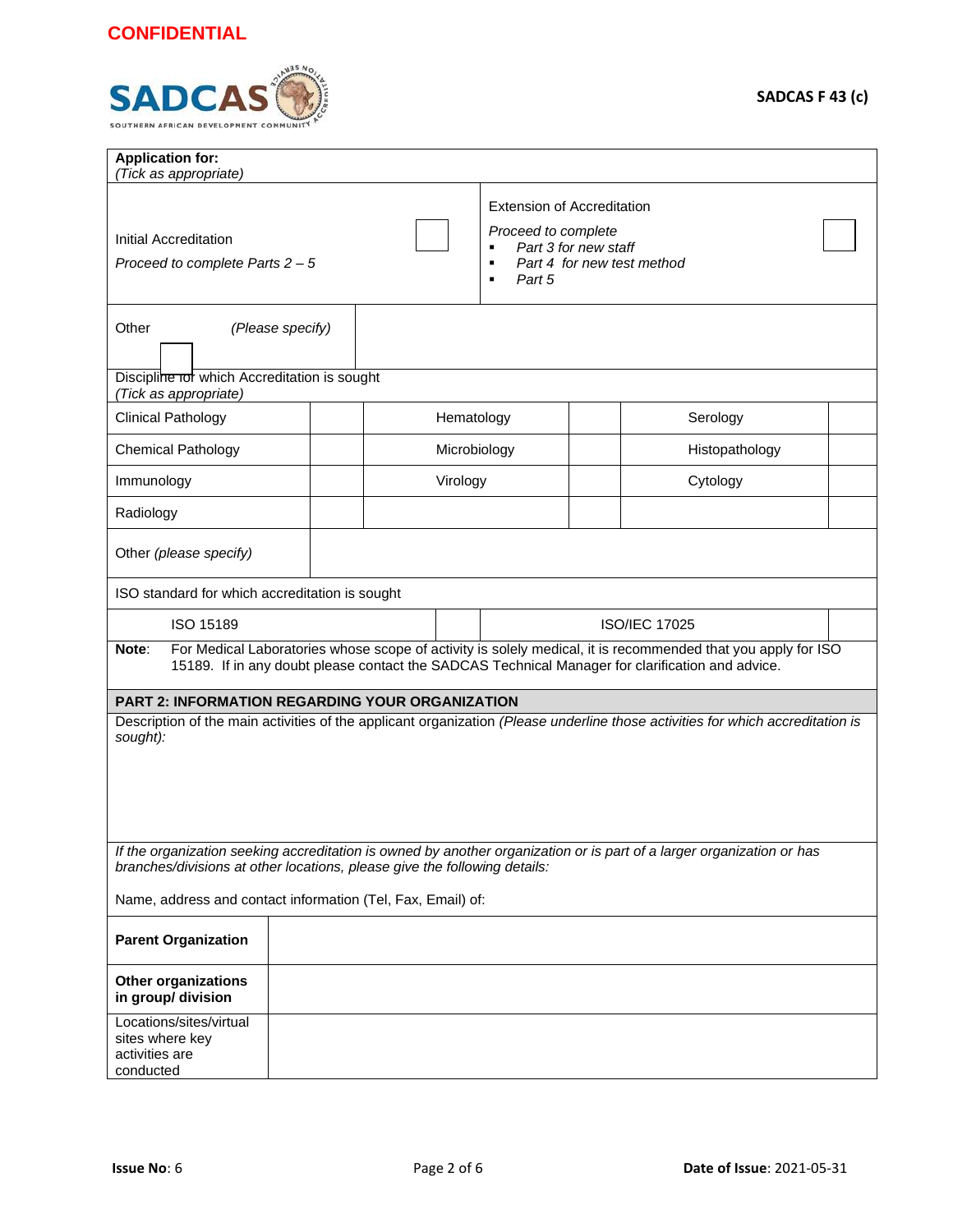

| Relationship and links between the above-mentioned organizations and the organization seeking accreditation (Please<br>describe)                                              |           |                   |                                                 |  |  |  |
|-------------------------------------------------------------------------------------------------------------------------------------------------------------------------------|-----------|-------------------|-------------------------------------------------|--|--|--|
|                                                                                                                                                                               |           |                   |                                                 |  |  |  |
|                                                                                                                                                                               |           |                   |                                                 |  |  |  |
| What is the legal status of your organization?<br>e.g. Pvt (Pty)/Ltd privately owned or other                                                                                 |           |                   |                                                 |  |  |  |
| (List and attach the legal instrument and other                                                                                                                               |           |                   |                                                 |  |  |  |
| regulatory requirements applicable to your<br>organization)                                                                                                                   |           |                   |                                                 |  |  |  |
| Registration Number of Company/ Identify<br>Number(s) of sole owner or partners                                                                                               |           |                   |                                                 |  |  |  |
| Total number of employees in the whole<br>organization or group of organizations                                                                                              |           | accreditation     | Number of employees involved in area(s) seeking |  |  |  |
| Please attach an organogram of your organization indicating the structure of the sections/units/areas to be<br>accredited and their relation to the rest of the organization. |           |                   |                                                 |  |  |  |
| Has the organization ever been accredited before?                                                                                                                             |           |                   |                                                 |  |  |  |
|                                                                                                                                                                               |           |                   | Yes<br>No                                       |  |  |  |
| If yes state name of accreditation body:                                                                                                                                      |           |                   |                                                 |  |  |  |
| Does the organization have an established formal management system?                                                                                                           | Yes<br>No |                   |                                                 |  |  |  |
| If yes state standard upon which system is based:                                                                                                                             |           |                   |                                                 |  |  |  |
| How long has this system been in operation?                                                                                                                                   |           |                   |                                                 |  |  |  |
| What training has been provided for the<br>implementation and maintenance of the system                                                                                       |           |                   |                                                 |  |  |  |
| To whom has the training been provided for?                                                                                                                                   |           |                   |                                                 |  |  |  |
| In which Proficiency Testing (PT) Schemes/Interlaboratory Comparisons do you or have you participated in?                                                                     |           |                   |                                                 |  |  |  |
| Participation in PT schemes or interlaboratory comparisons is a prerequisite for accreditation.<br>Note:                                                                      |           |                   |                                                 |  |  |  |
| <b>Scheme Name</b>                                                                                                                                                            |           | <b>Parameters</b> | <b>Frequency of Participation</b>               |  |  |  |
|                                                                                                                                                                               |           |                   |                                                 |  |  |  |
|                                                                                                                                                                               |           |                   |                                                 |  |  |  |
|                                                                                                                                                                               |           |                   |                                                 |  |  |  |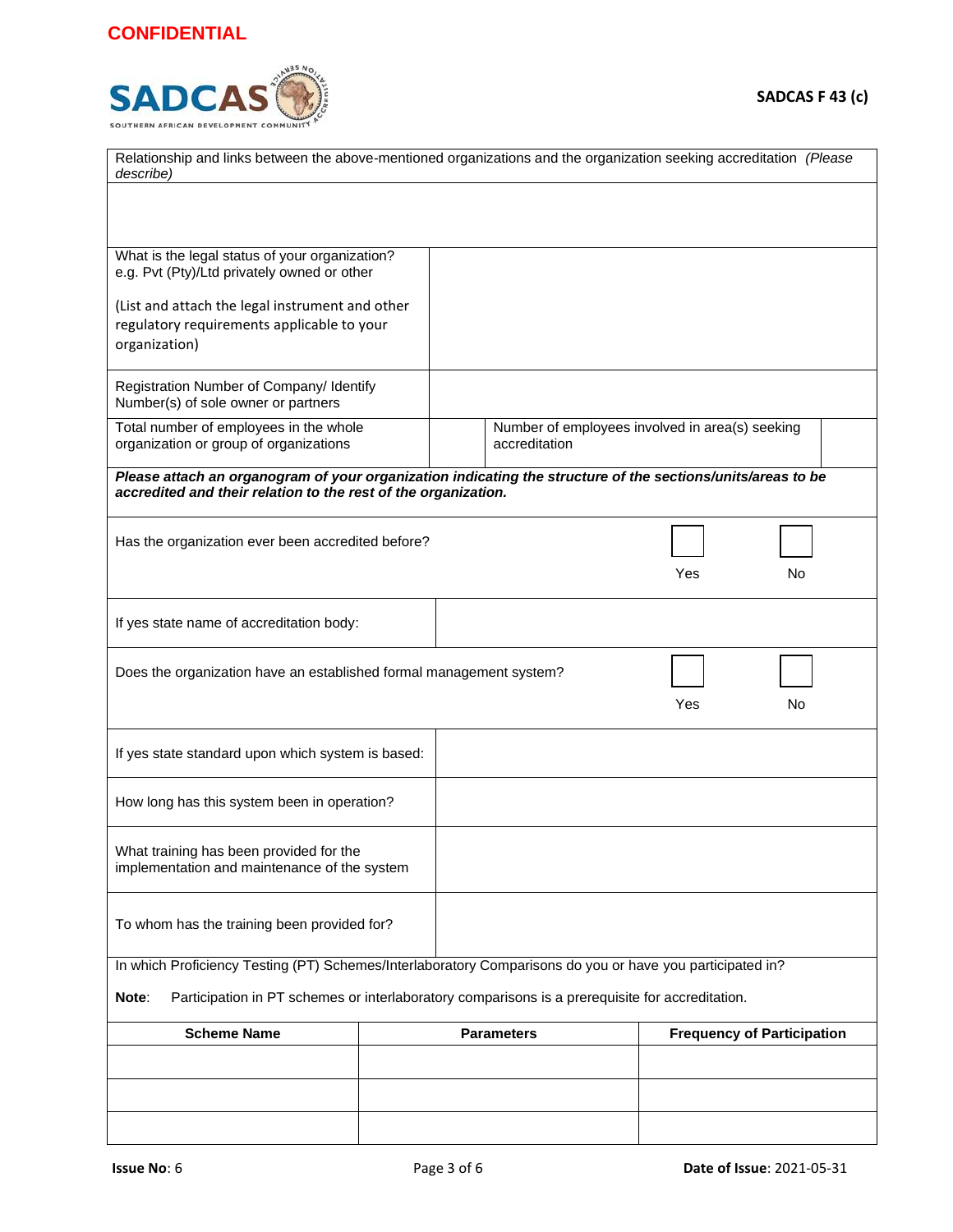

| <b>Scheme Name</b>                                  |  | <b>Parameters</b>                          |  |          | <b>Frequency of Participation</b> |                                                                                                                |  |
|-----------------------------------------------------|--|--------------------------------------------|--|----------|-----------------------------------|----------------------------------------------------------------------------------------------------------------|--|
|                                                     |  |                                            |  |          |                                   |                                                                                                                |  |
|                                                     |  |                                            |  |          |                                   |                                                                                                                |  |
|                                                     |  |                                            |  |          |                                   |                                                                                                                |  |
|                                                     |  |                                            |  |          |                                   |                                                                                                                |  |
|                                                     |  |                                            |  |          |                                   |                                                                                                                |  |
|                                                     |  |                                            |  |          |                                   |                                                                                                                |  |
|                                                     |  |                                            |  |          |                                   |                                                                                                                |  |
|                                                     |  |                                            |  |          |                                   |                                                                                                                |  |
|                                                     |  |                                            |  |          |                                   |                                                                                                                |  |
|                                                     |  |                                            |  |          |                                   |                                                                                                                |  |
|                                                     |  | <b>PART 3: INFORMATION ON SENIOR STAFF</b> |  |          |                                   |                                                                                                                |  |
|                                                     |  |                                            |  |          |                                   | For each staff member having responsibility for a product or service for which accreditation is sought, please |  |
|                                                     |  |                                            |  |          |                                   | give the following details. This includes the Quality Manager and Technical Manager, where applicable.         |  |
| Name                                                |  |                                            |  | Position |                                   |                                                                                                                |  |
| Area of responsibility                              |  |                                            |  |          |                                   | No. of staff supervised<br>in area                                                                             |  |
|                                                     |  | Qualifications, experience and training:   |  |          |                                   |                                                                                                                |  |
|                                                     |  |                                            |  |          |                                   |                                                                                                                |  |
|                                                     |  |                                            |  |          |                                   |                                                                                                                |  |
| Name                                                |  |                                            |  | Position |                                   |                                                                                                                |  |
| Area of responsibility                              |  |                                            |  |          |                                   | No. of staff supervised<br>in area                                                                             |  |
|                                                     |  | Qualifications, experience and training:   |  |          |                                   |                                                                                                                |  |
|                                                     |  |                                            |  |          |                                   |                                                                                                                |  |
|                                                     |  |                                            |  |          |                                   |                                                                                                                |  |
| Name                                                |  |                                            |  | Position |                                   |                                                                                                                |  |
| Area of responsibility                              |  |                                            |  |          |                                   | No. of staff supervised                                                                                        |  |
| in area<br>Qualifications, experience and training: |  |                                            |  |          |                                   |                                                                                                                |  |
|                                                     |  |                                            |  |          |                                   |                                                                                                                |  |
|                                                     |  |                                            |  |          |                                   |                                                                                                                |  |
| Name                                                |  |                                            |  | Position |                                   |                                                                                                                |  |
| Area of responsibility                              |  |                                            |  |          |                                   | No. of staff supervised<br>in area                                                                             |  |
|                                                     |  | Qualifications, experience and training:   |  |          |                                   |                                                                                                                |  |
|                                                     |  |                                            |  |          |                                   |                                                                                                                |  |
|                                                     |  |                                            |  |          |                                   |                                                                                                                |  |
|                                                     |  |                                            |  |          |                                   |                                                                                                                |  |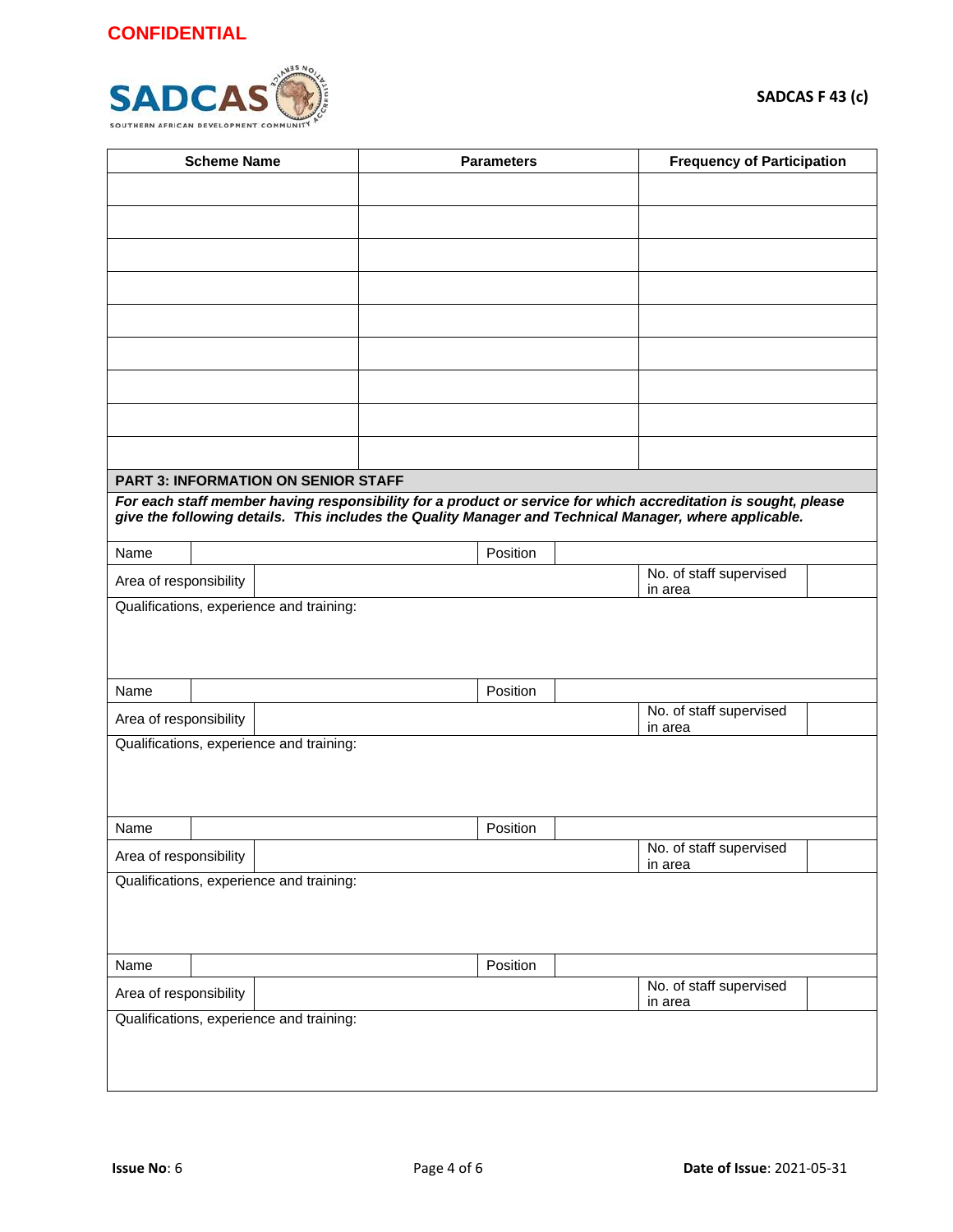

| Name                                              |                                                     |                                                              |  | Position                            |  |                         |                       |  |  |
|---------------------------------------------------|-----------------------------------------------------|--------------------------------------------------------------|--|-------------------------------------|--|-------------------------|-----------------------|--|--|
| Area of responsibility                            | No. of staff supervised<br>in area                  |                                                              |  |                                     |  |                         |                       |  |  |
| Qualifications, experience and training:          |                                                     |                                                              |  |                                     |  |                         |                       |  |  |
|                                                   |                                                     |                                                              |  |                                     |  |                         |                       |  |  |
|                                                   |                                                     |                                                              |  |                                     |  |                         |                       |  |  |
| Name                                              |                                                     |                                                              |  | Position                            |  |                         |                       |  |  |
| No. of staff supervised<br>Area of responsibility |                                                     |                                                              |  |                                     |  |                         |                       |  |  |
|                                                   | in area<br>Qualifications, experience and training: |                                                              |  |                                     |  |                         |                       |  |  |
|                                                   |                                                     |                                                              |  |                                     |  |                         |                       |  |  |
|                                                   |                                                     |                                                              |  |                                     |  |                         |                       |  |  |
| <b>PART 4: SCOPE OF APPLICATION</b>               |                                                     |                                                              |  |                                     |  |                         |                       |  |  |
|                                                   |                                                     | List all the test methods for which accreditation is sought. |  |                                     |  |                         |                       |  |  |
| <b>Discipline</b>                                 |                                                     | <b>Materials Tested</b>                                      |  | <b>Types of Tests<br/>Performed</b> |  | <b>Standard Method/</b> | <b>Description of</b> |  |  |
|                                                   |                                                     |                                                              |  |                                     |  | <b>Technique Used</b>   | <b>Equipment Used</b> |  |  |
|                                                   |                                                     |                                                              |  |                                     |  |                         |                       |  |  |
|                                                   |                                                     |                                                              |  |                                     |  |                         |                       |  |  |
|                                                   |                                                     |                                                              |  |                                     |  |                         |                       |  |  |
|                                                   |                                                     |                                                              |  |                                     |  |                         |                       |  |  |
|                                                   |                                                     |                                                              |  |                                     |  |                         |                       |  |  |
|                                                   |                                                     |                                                              |  |                                     |  |                         |                       |  |  |
|                                                   |                                                     |                                                              |  |                                     |  |                         |                       |  |  |
|                                                   |                                                     |                                                              |  |                                     |  |                         |                       |  |  |
|                                                   |                                                     |                                                              |  |                                     |  |                         |                       |  |  |
|                                                   |                                                     |                                                              |  |                                     |  |                         |                       |  |  |
|                                                   |                                                     |                                                              |  |                                     |  |                         |                       |  |  |
|                                                   |                                                     |                                                              |  |                                     |  |                         |                       |  |  |
|                                                   |                                                     |                                                              |  |                                     |  |                         |                       |  |  |
|                                                   |                                                     |                                                              |  |                                     |  |                         |                       |  |  |
|                                                   |                                                     |                                                              |  |                                     |  |                         |                       |  |  |
|                                                   |                                                     |                                                              |  |                                     |  |                         |                       |  |  |
|                                                   |                                                     |                                                              |  |                                     |  |                         |                       |  |  |
|                                                   |                                                     |                                                              |  |                                     |  |                         |                       |  |  |
|                                                   |                                                     |                                                              |  |                                     |  |                         |                       |  |  |
|                                                   |                                                     |                                                              |  |                                     |  |                         |                       |  |  |
|                                                   |                                                     |                                                              |  |                                     |  |                         |                       |  |  |